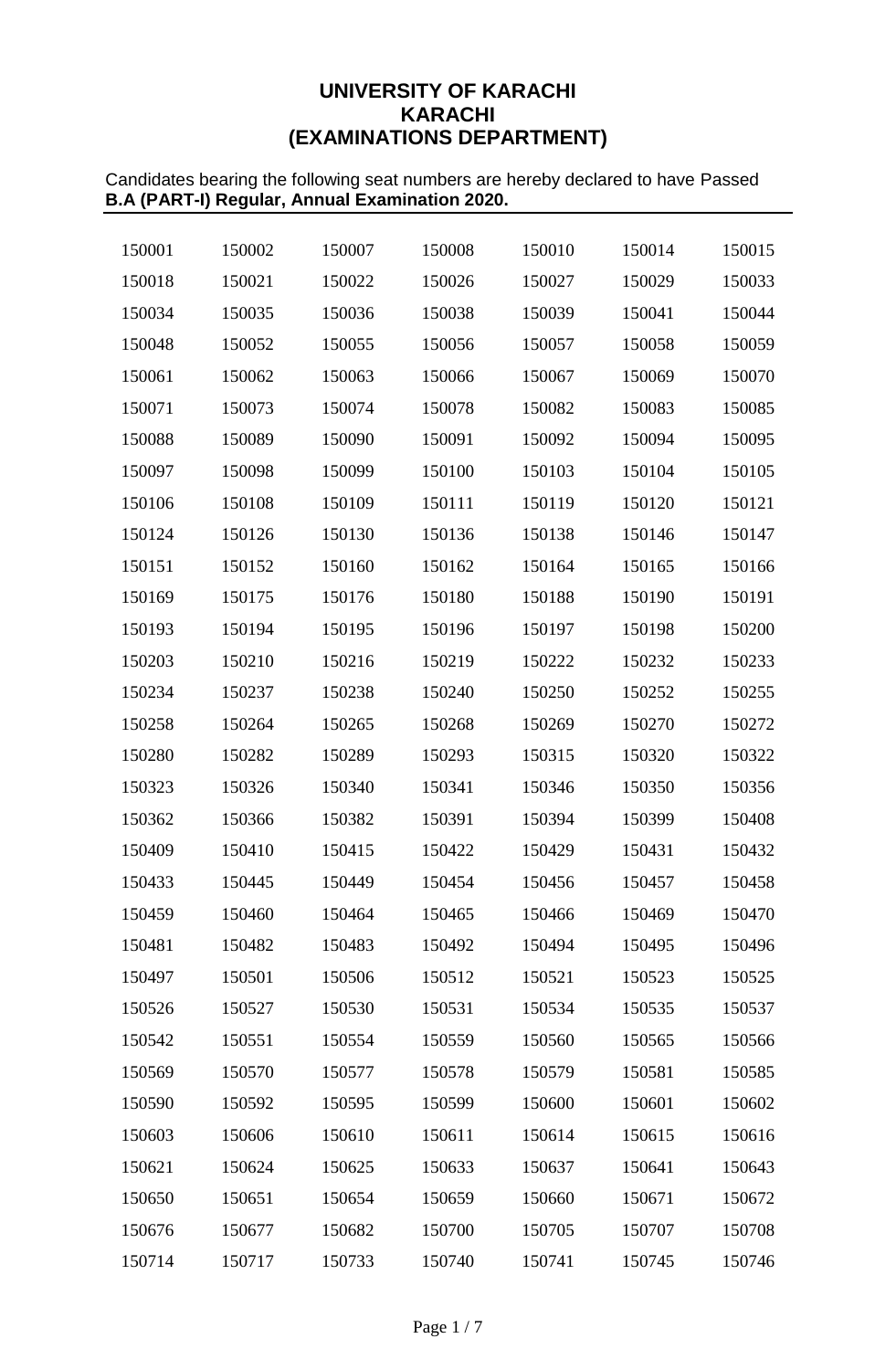| 150747 | 150749 | 150752 | 150757 | 150762 | 150766 | 150768 |
|--------|--------|--------|--------|--------|--------|--------|
| 150769 | 150770 | 150773 | 150774 | 150775 | 150776 | 150778 |
| 150782 | 150784 | 150786 | 150787 | 150794 | 150797 | 150798 |
| 150800 | 150803 | 150806 | 150808 | 150811 | 150812 | 150814 |
| 150815 | 150816 | 150817 | 150821 | 150825 | 150828 | 150830 |
| 150834 | 150835 | 150837 | 150838 | 150839 | 150843 | 150844 |
| 150845 | 150846 | 150850 | 150853 | 150856 | 150858 | 150863 |
| 150864 | 150866 | 150869 | 150876 | 150877 | 150878 | 150884 |
| 150889 | 150891 | 150896 | 150900 | 150902 | 150906 | 150910 |
| 150911 | 150913 | 150918 | 150919 | 150933 | 150935 | 150941 |
| 150943 | 150945 | 150948 | 150955 | 150957 | 150959 | 150963 |
| 150964 | 150972 | 150975 | 150983 | 150989 | 150996 | 150997 |
| 150999 | 151002 | 151003 | 151006 | 151007 | 151011 | 151012 |
| 151017 | 151018 | 151021 | 151022 | 151025 | 151026 | 151032 |
| 151034 | 151035 | 151036 | 151045 | 151048 | 151051 | 151067 |
| 151072 | 151076 | 151078 | 151081 | 151084 | 151085 | 151090 |
| 151094 | 151095 | 151097 | 151098 | 151099 | 151100 | 151102 |
| 151103 | 151104 | 151105 | 151106 | 151111 | 151113 | 151115 |
| 151120 | 151126 | 151129 | 151130 | 151131 | 151132 | 151134 |
| 151136 | 151137 | 151138 | 151139 | 151140 | 151142 | 151143 |
| 151146 | 151147 | 151149 | 151151 | 151153 | 151154 | 151155 |
| 151156 | 151157 | 151158 | 151159 | 151161 | 151162 | 151163 |
| 151164 | 151165 | 151166 | 151168 | 151170 | 151172 | 151174 |
| 151176 | 151177 | 151178 | 151179 | 151180 | 151184 | 151186 |
| 151191 | 151193 | 151195 | 151196 | 151202 | 151205 | 151208 |
| 151209 | 151210 | 151211 | 151219 | 151220 | 151222 | 151224 |
| 151225 | 151226 | 151227 | 151229 | 151230 | 151232 | 151235 |
| 151236 | 151237 | 151238 | 151240 | 151241 | 151242 | 151243 |
| 151244 | 151245 | 151247 | 151250 | 151251 | 151252 | 151254 |
| 151255 | 151257 | 151258 | 151262 | 151263 | 151264 | 151266 |
| 151270 | 151271 | 151272 | 151273 | 151274 | 151275 | 151276 |
| 151278 | 151279 | 151280 | 151281 | 151282 | 151284 | 151285 |
| 151286 | 151287 | 151290 | 151293 | 151297 | 151299 | 151300 |
| 151301 | 151303 | 151305 | 151306 | 151307 | 151310 | 151315 |
| 151321 | 151322 | 151324 | 151326 | 151331 | 151335 | 151336 |
| 151341 | 151343 | 151344 | 151345 | 151347 | 151348 | 151350 |
| 151353 | 151354 | 151355 | 151357 | 151358 | 151362 | 151365 |
| 151366 | 151368 | 151369 | 151370 | 151371 | 151372 | 151373 |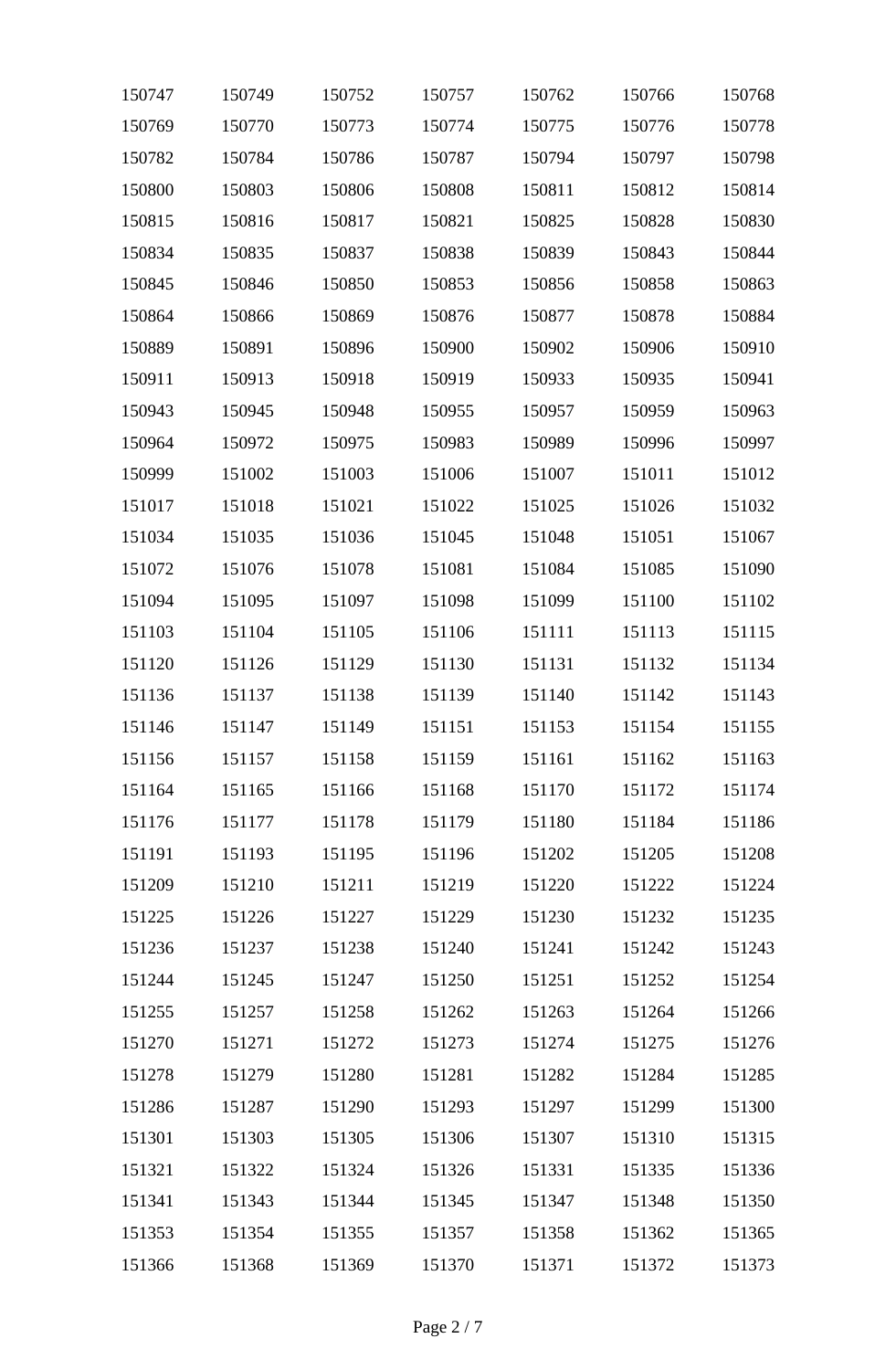| 151374 | 151376 | 151377 | 151378 | 151380 | 151381 | 151385 |
|--------|--------|--------|--------|--------|--------|--------|
| 151389 | 151390 | 151391 | 151400 | 151401 | 151403 | 151405 |
| 151407 | 151414 | 151415 | 151416 | 151417 | 151424 | 151426 |
| 151435 | 151436 | 151438 | 151444 | 151445 | 151447 | 151448 |
| 151450 | 151451 | 151452 | 151455 | 151463 | 151466 | 151478 |
| 151479 | 151480 | 151481 | 151482 | 151483 | 151489 | 151490 |
| 151497 | 151501 | 151509 | 151514 | 151528 | 151529 | 151532 |
| 151533 | 151535 | 151536 | 151537 | 151541 | 151544 | 151546 |
| 151547 | 151550 | 151552 | 151553 | 151554 | 151556 | 151559 |
| 151566 | 151567 | 151568 | 151591 | 151594 | 151597 | 151599 |
| 151600 | 151613 | 151628 | 151629 | 151630 | 151631 | 151632 |
| 151633 | 151636 | 151637 | 151640 | 151641 | 151645 | 151646 |
| 151647 | 151650 | 151652 | 151653 | 151656 | 151657 | 151658 |
| 151660 | 151661 | 151662 | 151663 | 151667 | 151673 | 151677 |
| 151678 | 151680 | 151681 | 151682 | 151683 | 151684 | 151690 |
| 151693 | 151696 | 151697 | 151700 | 151705 | 151706 | 151713 |
| 151714 | 151715 | 151716 | 151717 | 151718 | 151720 | 151722 |
| 151723 | 151724 | 151726 | 151727 | 151728 | 151729 | 151731 |
| 151733 | 151734 | 151736 | 151740 | 151741 | 151742 | 151744 |
| 151745 | 151748 | 151749 | 151750 | 151751 | 151752 | 151753 |
| 151754 | 151755 | 151757 | 151759 | 151760 | 151761 | 151763 |
| 151765 | 151771 | 151772 | 151773 | 151776 | 151777 | 151778 |
| 151779 | 151780 | 151782 | 151785 | 151786 | 151789 | 151790 |
| 151792 | 151793 | 151795 | 151799 | 151801 | 151802 | 151804 |
| 151805 | 151806 | 151808 | 151809 | 151810 | 151811 | 151815 |
| 151816 | 151817 | 151819 | 151820 | 151821 | 151822 | 151824 |
| 151825 | 151826 | 151827 | 151833 | 151835 | 151836 | 151841 |
| 151842 | 151844 | 151848 | 151850 | 151851 | 151852 | 151870 |
| 151882 | 151883 | 151885 | 151887 | 151888 | 151889 | 151890 |
| 151893 | 151895 | 151897 | 151898 | 151901 | 151902 | 151903 |
| 151904 | 151907 | 151914 | 151915 | 151917 | 151926 | 151927 |
| 151935 | 151936 | 151938 | 151940 | 151941 | 151946 | 151947 |
| 151949 | 151951 | 151961 | 151963 | 151968 | 151971 | 151972 |
| 151975 | 151976 | 151980 | 151981 | 151982 | 151983 | 151984 |
| 151986 | 151988 | 151993 | 151997 | 152004 | 152006 | 152009 |
| 152010 | 152013 | 152014 | 152017 | 152018 | 152019 | 152020 |
| 152021 | 152022 | 152025 | 152030 | 152031 | 152032 | 152038 |
| 152045 | 152046 | 152051 | 152056 | 152059 | 152061 | 152064 |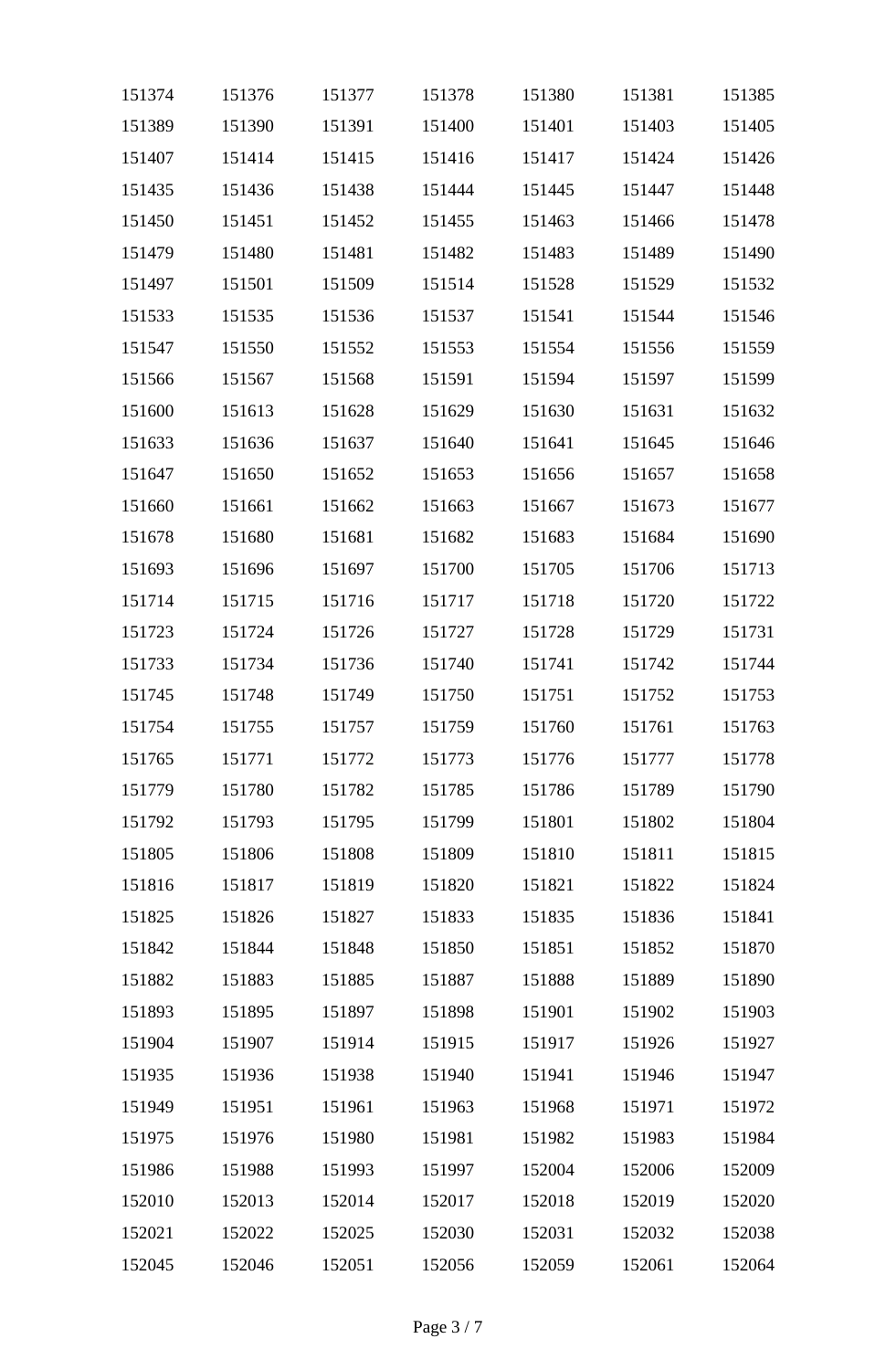| 152067 | 152068 | 152069 | 152070 | 152077 | 152079 | 152080 |
|--------|--------|--------|--------|--------|--------|--------|
| 152081 | 152082 | 152083 | 152084 | 152085 | 152086 | 152089 |
| 152090 | 152091 | 152093 | 152094 | 152095 | 152096 | 152097 |
| 152101 | 152102 | 152108 | 152113 | 152123 | 152134 | 152137 |
| 152139 | 152140 | 152144 | 152145 | 152147 | 152153 | 152156 |
| 152158 | 152160 | 152165 | 152166 | 152168 | 152170 | 152172 |
| 152173 | 152175 | 152177 | 152178 | 152183 | 152187 | 152193 |
| 152194 | 152195 | 152196 | 152197 | 152200 | 152205 | 152206 |
| 152215 | 152216 | 152218 | 152221 | 152226 | 152227 | 152229 |
| 152230 | 152235 | 152237 | 152238 | 152239 | 152242 | 152244 |
| 152245 | 152246 | 152247 | 152248 | 152250 | 152253 | 152254 |
| 152257 | 152258 | 152261 | 152262 | 152263 | 152264 | 152266 |
| 152267 | 152269 | 152275 | 152279 | 152282 | 152285 | 152286 |
| 152287 | 152290 | 152301 | 152306 | 152309 | 152313 | 152314 |
| 152316 | 152321 | 152322 | 152327 | 152330 | 152331 | 152333 |
| 152335 | 152338 | 152340 | 152342 | 152346 | 152349 | 152353 |
| 152354 | 152355 | 152356 | 152357 | 152358 | 152359 | 152360 |
| 152362 | 152364 | 152365 | 152367 | 152369 | 152371 | 152374 |
| 152378 | 152379 | 152381 | 152382 | 152384 | 152386 | 152387 |
| 152389 | 152392 | 152393 | 152394 | 152396 | 152398 | 152399 |
| 152404 | 152405 | 152406 | 152407 | 152408 | 152410 | 152413 |
| 152414 | 152415 | 152420 | 152424 | 152425 | 152429 | 152435 |
| 152437 | 152440 | 152441 | 152442 | 152443 | 152444 | 152450 |
| 152451 | 152452 | 152453 | 152454 | 152455 | 152458 | 152459 |
| 152462 | 152465 | 152467 | 152469 | 152471 | 152476 | 152477 |
| 152480 | 152481 | 152482 | 152483 | 152484 | 152486 | 152487 |
| 152489 | 152491 | 152492 | 152495 | 152497 | 152498 | 152499 |
| 152500 | 152503 | 152505 | 152508 | 152511 | 152513 | 152518 |
| 152519 | 152525 | 152526 | 152528 | 152529 | 152530 | 152531 |
| 152533 | 152537 | 152542 | 152543 | 152548 | 152552 | 152555 |
| 152559 | 152560 | 152565 | 152567 | 152568 | 152571 | 152576 |
| 152578 | 152582 | 152585 | 152588 | 152593 | 152599 | 152608 |
| 152611 | 152612 | 152615 | 152616 | 152617 | 152621 | 152622 |
| 152629 | 152633 | 152635 | 152637 | 152638 | 152639 | 152642 |
| 152648 | 152653 | 152664 | 152666 | 152673 | 152674 | 152676 |
| 152677 | 152678 | 152679 | 152680 | 152683 | 152684 | 152685 |
| 152686 | 152689 | 152690 | 152692 | 152704 | 152705 | 152708 |
| 152715 | 152718 | 152721 | 152723 | 152727 | 152736 | 152737 |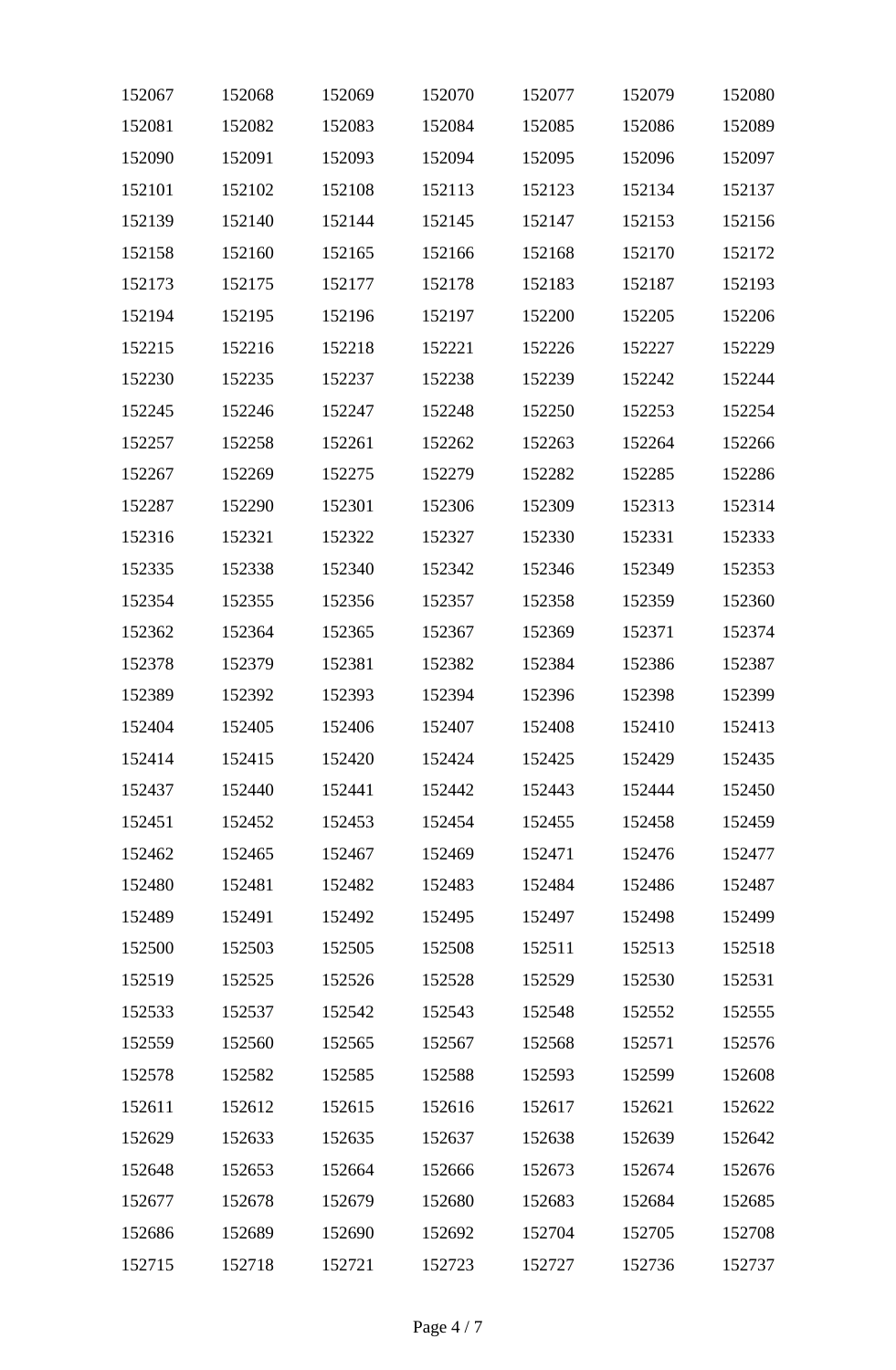| 152739 | 152740 | 152750 | 152767 | 152771 | 152777 | 152780 |
|--------|--------|--------|--------|--------|--------|--------|
| 152782 | 152783 | 152787 | 152794 | 152795 | 152800 | 152802 |
| 152810 | 152813 | 152814 | 152824 | 152825 | 152831 | 152834 |
| 152837 | 152839 | 152843 | 152846 | 152856 | 152860 | 152863 |
| 152864 | 152869 | 152874 | 152876 | 152879 | 152885 | 152896 |
| 152900 | 152903 | 152904 | 152909 | 152912 | 152923 | 152925 |
| 152932 | 152935 | 152941 | 152946 | 152951 | 152953 | 152960 |
| 152961 | 152970 | 152987 | 152999 | 153002 | 153010 | 153011 |
| 153013 | 153018 | 153020 | 153023 | 153025 | 153027 | 153028 |
| 153035 | 153038 | 153045 | 153046 | 153050 | 153062 | 153065 |
| 153070 | 153072 | 153074 | 153079 | 153082 | 153086 | 153087 |
| 153088 | 153091 | 153093 | 153101 | 153111 | 153119 | 153127 |
| 153129 | 153130 | 153133 | 153142 | 153144 | 153148 | 153152 |
| 153153 | 153167 | 153174 | 153179 | 153181 | 153184 | 153185 |
| 153189 | 153190 | 153192 | 153196 | 153201 | 153202 | 153207 |
| 153208 | 153209 | 153211 | 153213 | 153214 | 153215 | 153216 |
| 153217 | 153218 | 153219 | 153220 | 153222 | 153223 | 153224 |
| 153225 | 153226 | 153227 | 153228 | 153230 | 153231 | 153232 |
| 153233 | 153234 | 153239 | 153241 | 153243 | 153244 | 153246 |
| 153248 | 153249 | 153250 | 153251 | 153252 | 153256 | 153257 |
| 153258 | 153259 | 153260 | 153261 | 153262 | 153263 | 153265 |
| 153266 | 153267 | 153269 | 153270 | 153271 | 153273 | 153278 |
| 153280 | 153282 | 153289 | 153290 | 153292 | 153295 | 153296 |
| 153298 | 153299 | 153300 | 153301 | 153302 | 153303 | 153304 |
| 153305 | 153306 | 153307 | 153308 | 153309 | 153310 | 153311 |
| 153312 | 153313 | 153314 | 153317 | 153318 | 153319 | 153320 |
| 153321 | 153322 | 153329 | 153334 | 153341 | 153345 | 153346 |
| 153351 | 153352 | 153354 | 153358 | 153360 | 153366 | 153369 |
| 153371 | 153373 | 153374 | 153380 | 153382 | 153383 | 153386 |
| 153387 | 153391 | 153392 | 153394 | 153395 | 153398 | 153399 |
| 153400 | 153403 | 153404 | 153406 | 153407 | 153408 | 153429 |
| 153431 | 153437 | 153440 | 153443 | 153444 | 153446 | 153447 |
| 153449 | 153452 | 153454 | 153456 | 153461 | 153464 | 153465 |
| 153469 | 153473 | 153474 | 153475 | 153476 | 153477 | 153479 |
| 153483 | 153486 | 153487 | 153489 | 153490 | 153491 | 153494 |
| 153497 | 153499 | 153500 | 153506 | 153507 | 153510 | 153511 |
| 153512 | 153513 | 153516 | 153517 | 153518 | 153519 | 153520 |
| 153522 | 153524 | 153526 | 153527 | 153533 | 153536 | 153539 |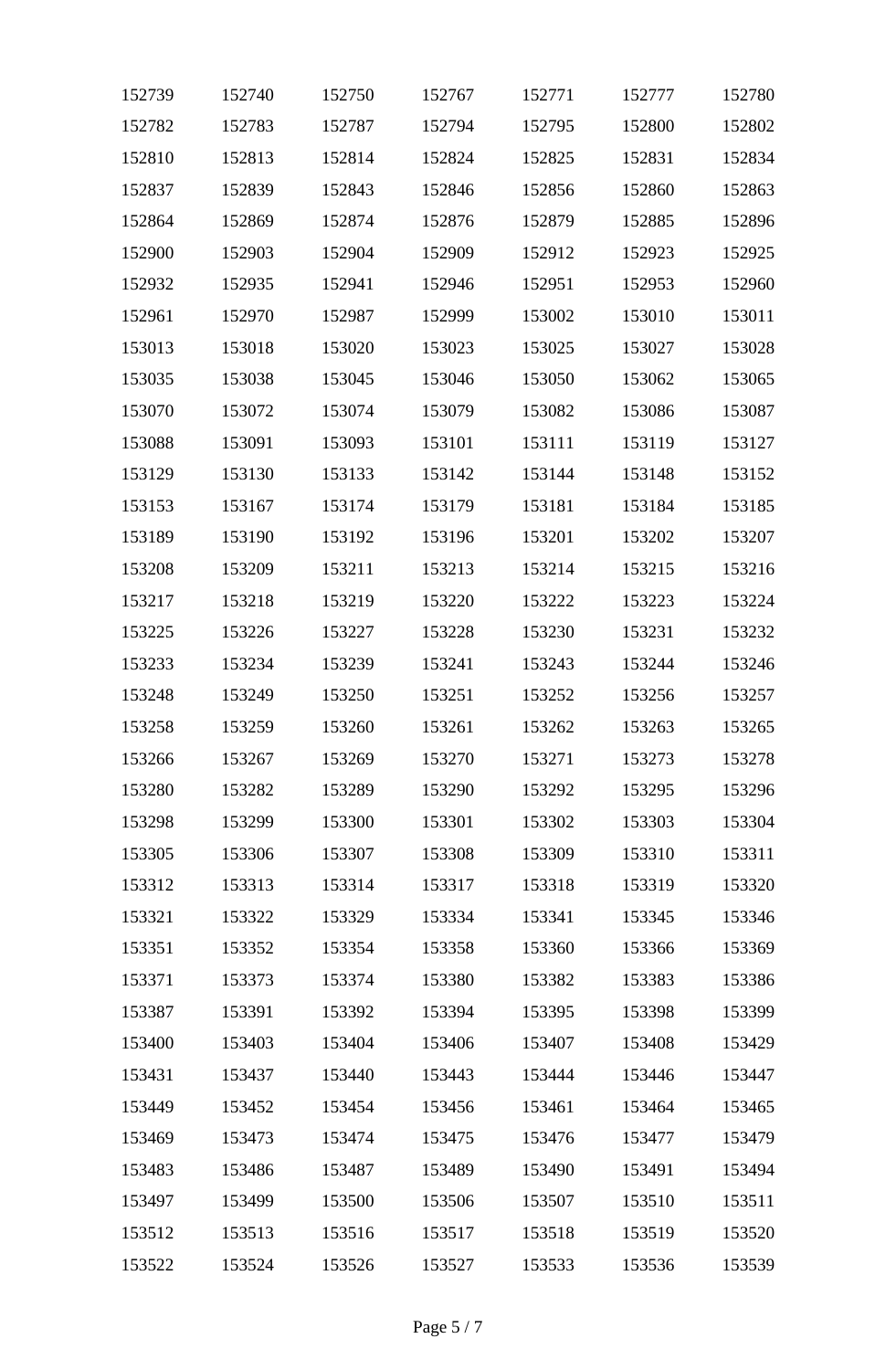| 153540 | 153541 | 153542 | 153543 | 153544 | 153545 | 153546 |
|--------|--------|--------|--------|--------|--------|--------|
| 153547 | 153548 | 153549 | 153550 | 153551 | 153553 | 153562 |
| 153566 | 153568 | 153571 | 153573 | 153575 | 153579 | 153582 |
| 153586 | 153596 | 153601 | 153603 | 153605 | 153609 | 153610 |
| 153611 | 153615 | 153617 | 153620 | 153621 | 153624 | 153626 |
| 153628 | 153630 | 153632 | 153633 | 153635 | 153639 | 153640 |
| 153653 | 153654 | 153655 | 153656 | 153657 | 153660 | 153663 |
| 153665 | 153667 | 153668 | 153669 | 153671 | 153680 | 153691 |
| 153694 | 153700 | 153703 | 153717 | 153718 | 153723 | 153725 |
| 153727 | 153734 | 153735 | 153740 | 153744 | 153753 | 153754 |
| 153756 | 153759 | 153760 | 153762 | 153765 | 153770 | 153793 |
| 153795 | 153796 | 153803 | 153807 | 153818 | 153832 | 153838 |
| 153845 | 153846 | 153848 | 153851 | 153856 | 153862 | 153864 |
| 153868 | 153871 | 153872 | 153874 | 153878 | 153887 | 153888 |
| 153900 | 153901 | 153905 | 153906 | 153912 | 153919 | 153922 |
| 153923 | 153926 | 153929 | 153931 | 153932 | 153934 | 153936 |
| 153945 | 153959 | 153962 | 153973 | 153975 | 153977 | 153978 |
| 153979 | 153981 | 153982 | 153983 | 153984 | 153988 | 153998 |
| 160016 | 160019 | 160020 | 160029 | 160030 | 160035 | 160036 |
| 160037 | 160038 | 160039 | 160044 | 160052 | 160056 | 160061 |
| 160080 | 160100 | 160115 | 160128 | 160129 | 160130 | 160131 |
| 160132 | 160138 | 160157 | 160162 | 160186 | 160189 | 160191 |
| 160197 | 160209 | 160217 | 160234 | 160248 | 160267 | 160269 |
| 160276 | 160285 | 160291 | 160292 | 160298 | 160300 | 160302 |
| 160305 | 160306 | 160307 | 160327 | 160337 | 160338 | 160347 |
| 160354 | 160355 | 160366 | 160374 | 160381 | 160391 | 160401 |
| 160403 | 160405 | 160407 | 160411 | 160415 | 160416 | 160418 |
| 160421 | 160429 | 160436 | 160438 | 160440 | 160441 | 160442 |
| 160443 | 160446 | 160447 | 160451 | 160456 | 160457 | 160458 |
| 160461 | 160463 | 160465 | 160466 | 160467 | 160469 | 160471 |
| 160477 | 160484 | 160491 | 160498 | 160510 | 160519 | 160533 |
| 160541 | 160546 | 160550 | 160557 | 160568 | 160575 | 160590 |
| 160621 | 160630 | 160638 | 160642 | 160659 | 160660 | 160674 |
| 160681 | 160692 | 160695 | 160697 | 160713 |        |        |

# **STATISTICS OF THE RESULT**

| <b>REGISTERED</b> | <b>APPEARED</b> | <b>PASSED</b> | <b>FAILED</b> | <b>PASS PERCENTAGE</b> |
|-------------------|-----------------|---------------|---------------|------------------------|
|                   | 4453            | 544           | 2909          | 34.67 %                |